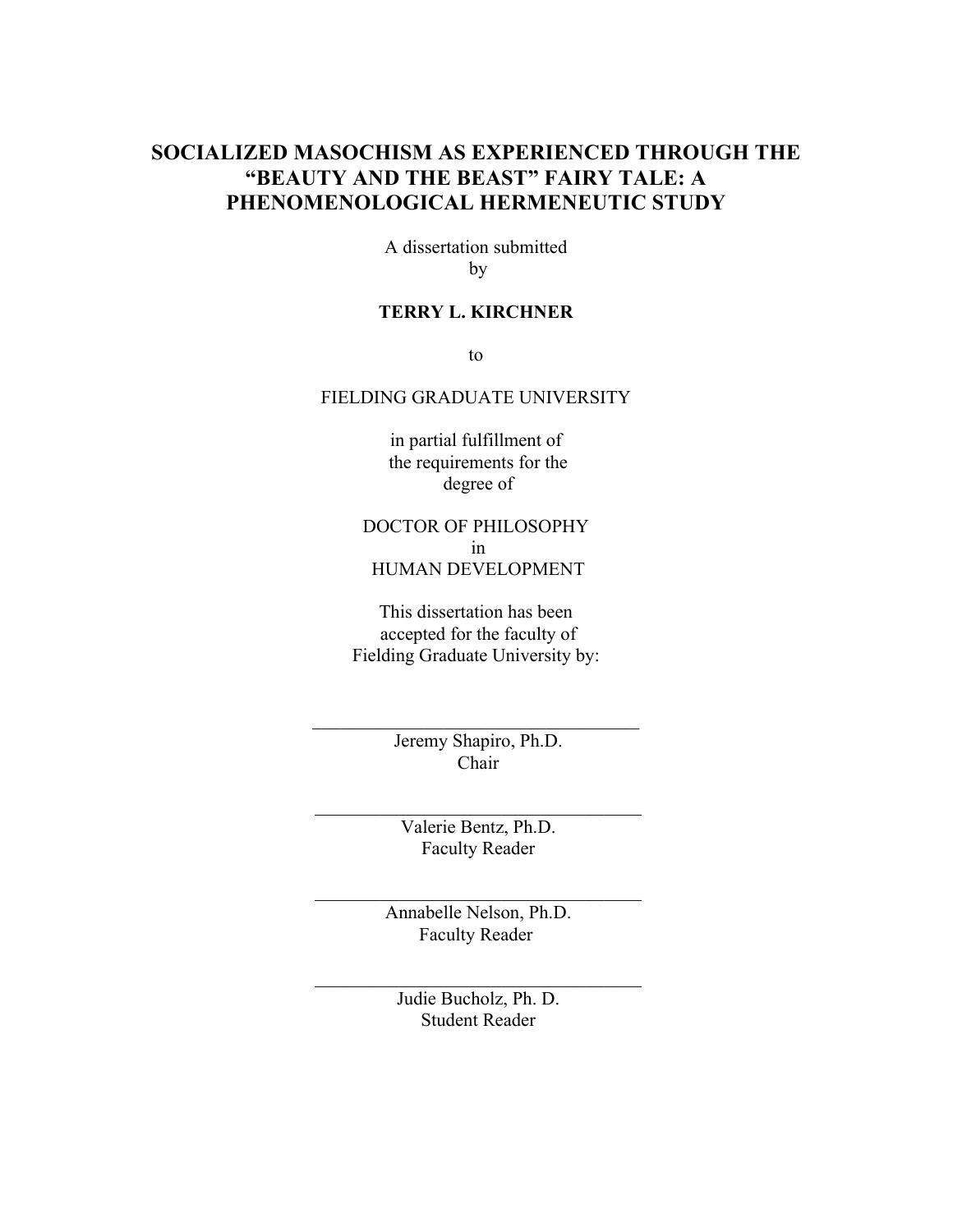## Socialized Masochism as Experienced Through the "Beauty and the Beast" Fairy Tale: A Phenomenological Hermeneutic Study

by

Terry L. Kirchner

#### Abstract

Using Paul Ricoeur's four levels of hermeneutic inquiry, this dissertation explored how the "Beauty and the Beast" fairy tale functions as an instrument through which individuals could learn socialized masochistic behaviors. Socialized masochism is defined as a set of learned behaviors that encourage individuals to engage in activities that are initially painful, difficult or challenging because people are taught to believe that the end result of these behavioral patterns will be rewarding or pleasurable. Fairy tales in general, and the Beauty and the Beast fairy tale in particular, provide examples of socialized masochistic behavior that the audience is encouraged to emulate if they want to achieve a better, happier life. Exploring the link between the "Beauty and the Beast" fairy tale and socialized masochistic behaviors will encourage a discourse allowing people to reassess their behavior patterns. Through this discourse individuals could achieve higher levels of self-awareness that will enable them to better understand the conscious and unconscious socialized masochistic forces that influence their behavior patterns. With higher levels of awareness and understanding of socialized masochism, people would be more empowered to conduct behaviors based on priorities at the individual-level rather than at the societal-level (although the individual- and societallevels could be same). An underlying assumption of this dissertation is that performing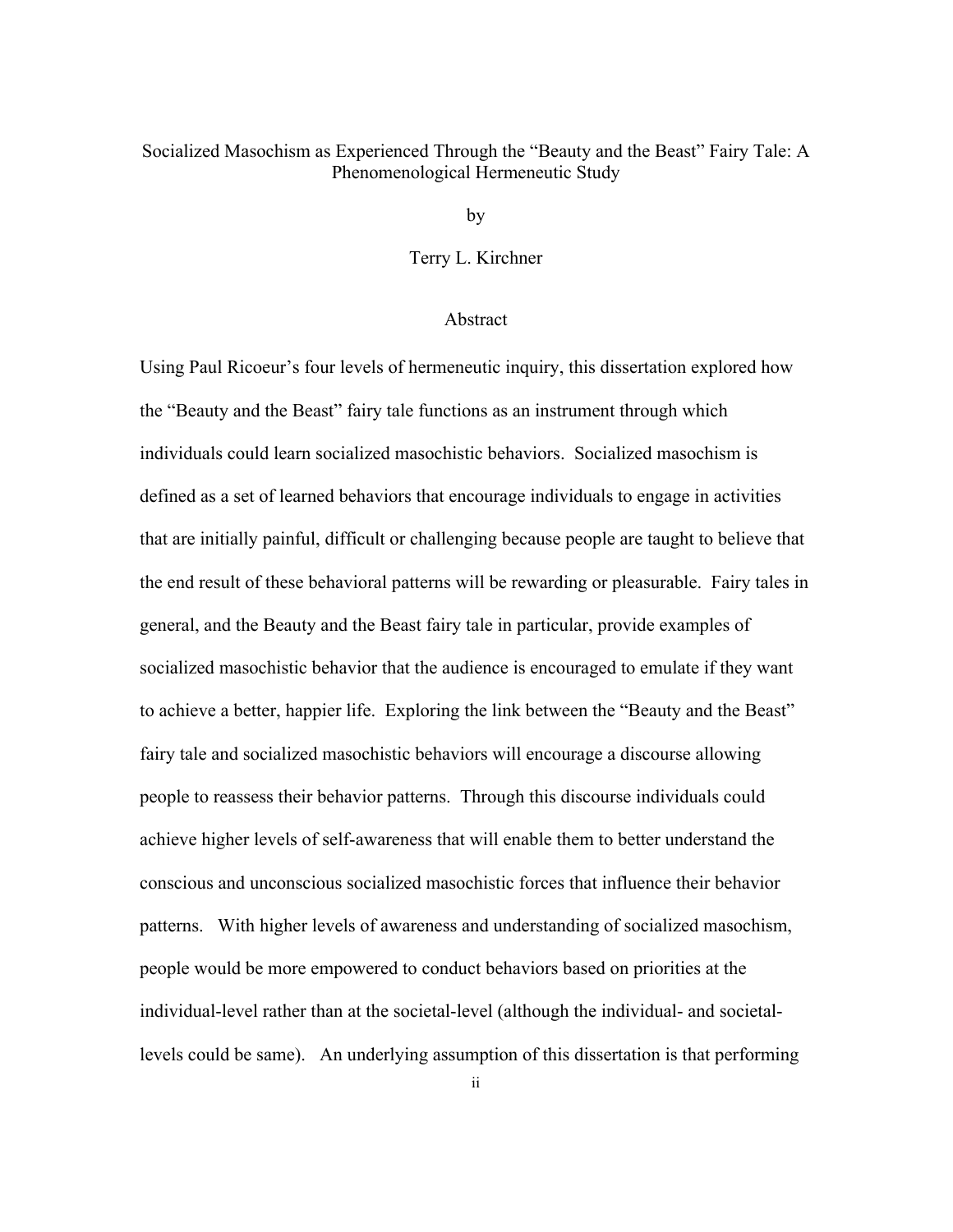socialized masochistic behaviors does not always lead individuals down pathways that best address the individuals' needs for personal and professional development.

Keywords: socialized masochism, Paul Ricoeur, phenomenological hermeneutics, fairy tale,"Beauty and the Beast"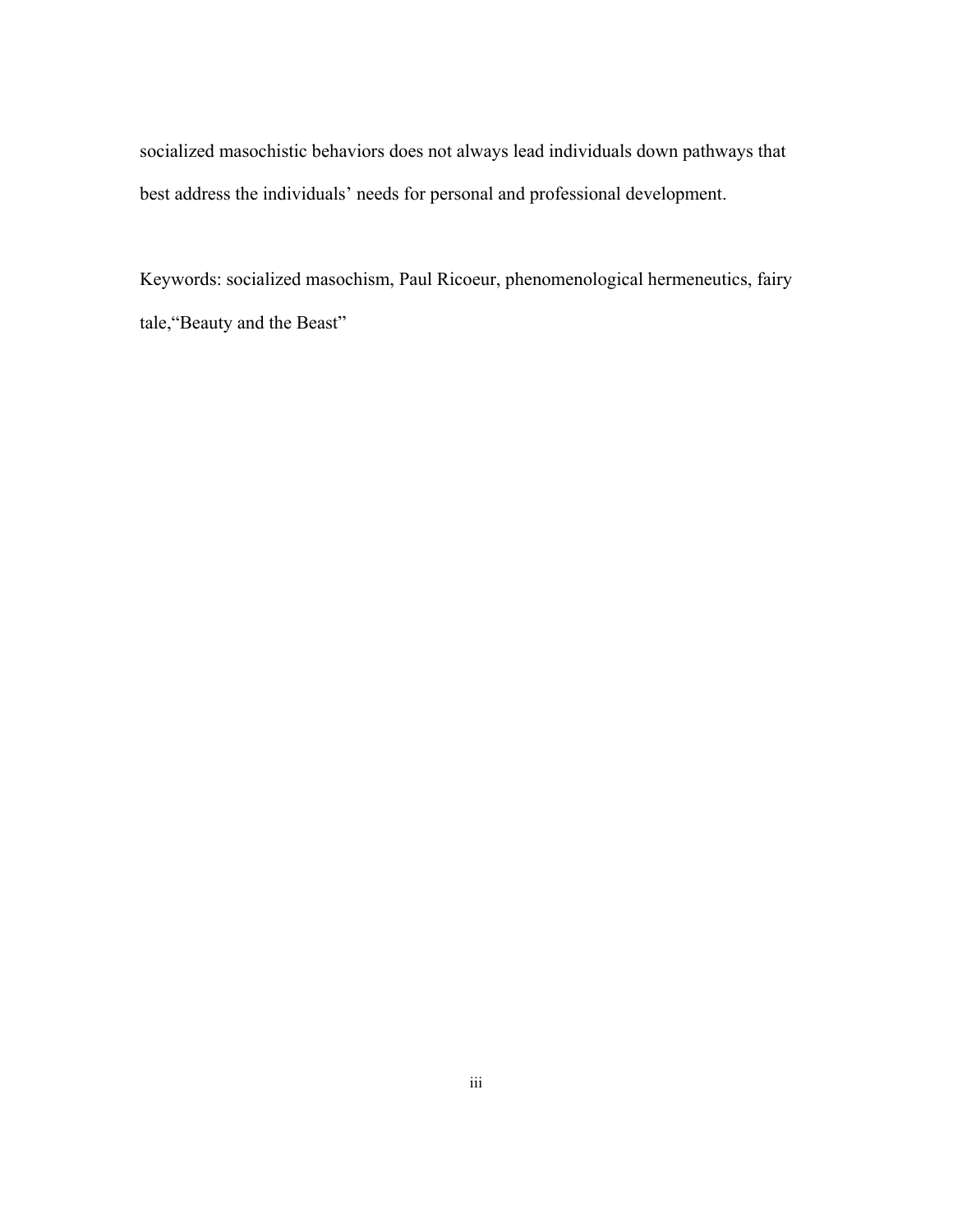Copyright by TERRY L. KIRCHNER 2005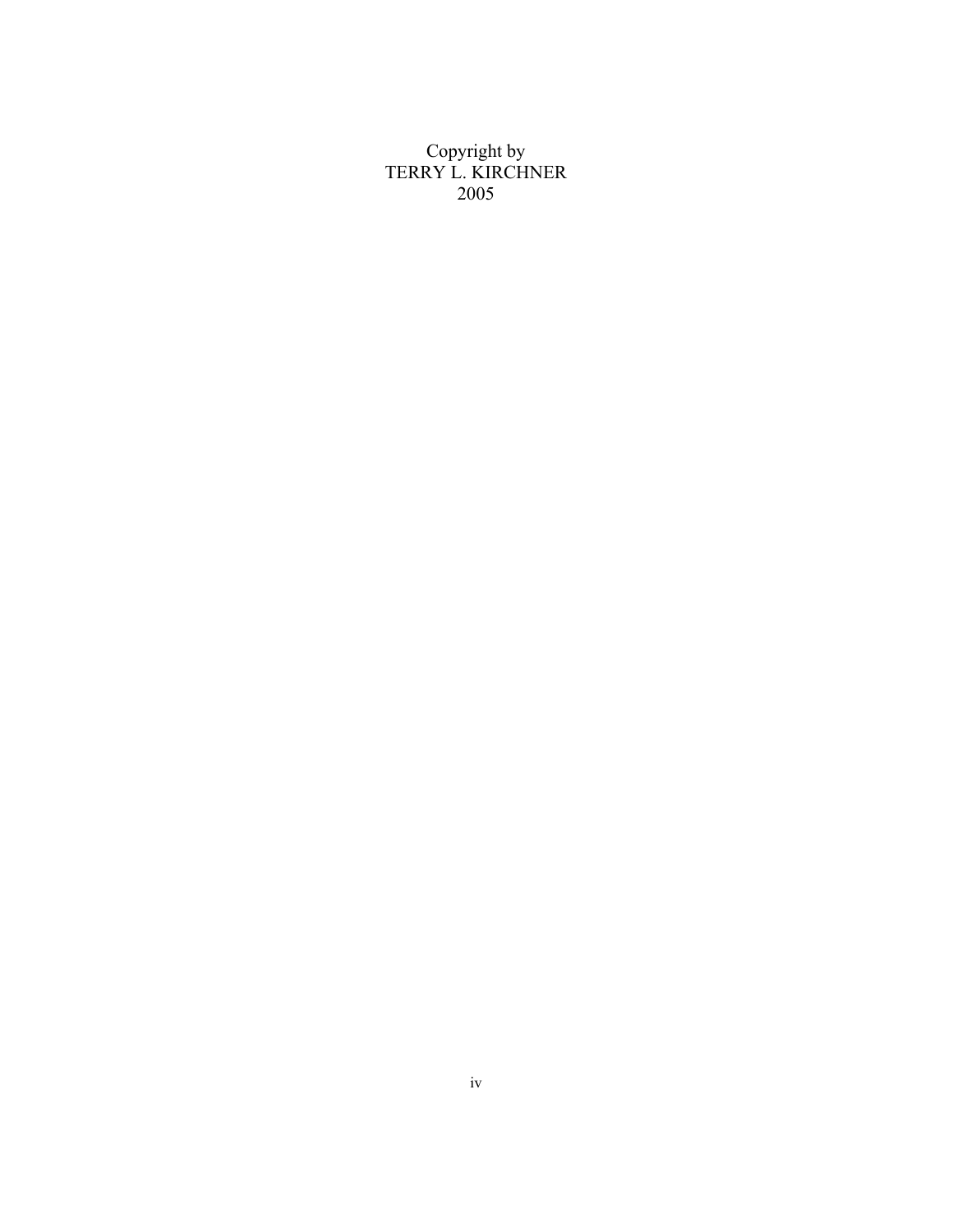## Table of contents

| 93 |
|----|
| 98 |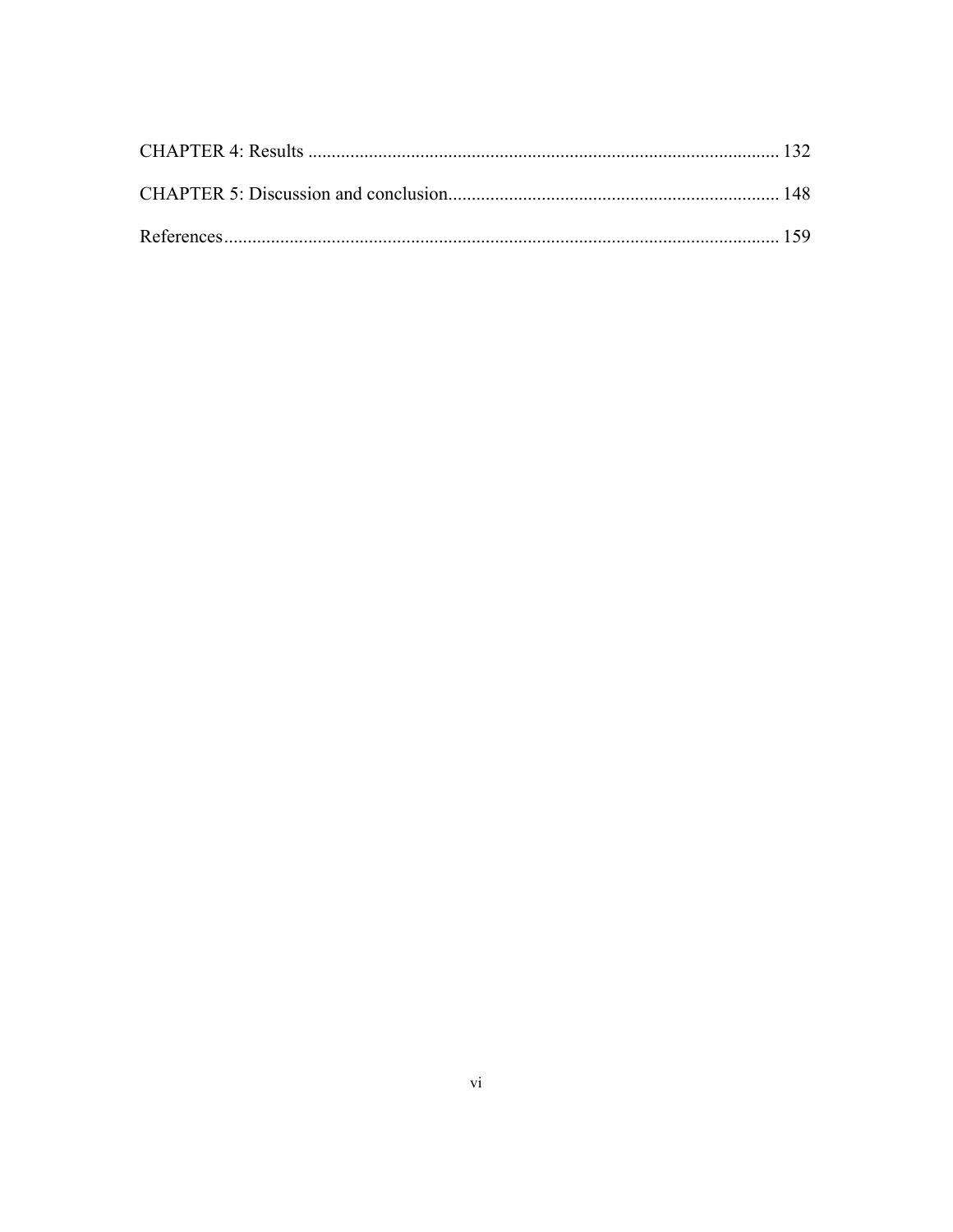# List of tables

| Table 2: Positive and negative ratings assigned to the matic constructs and |  |
|-----------------------------------------------------------------------------|--|
| Table 3: Positive, negative and positive/negative classification of the     |  |
|                                                                             |  |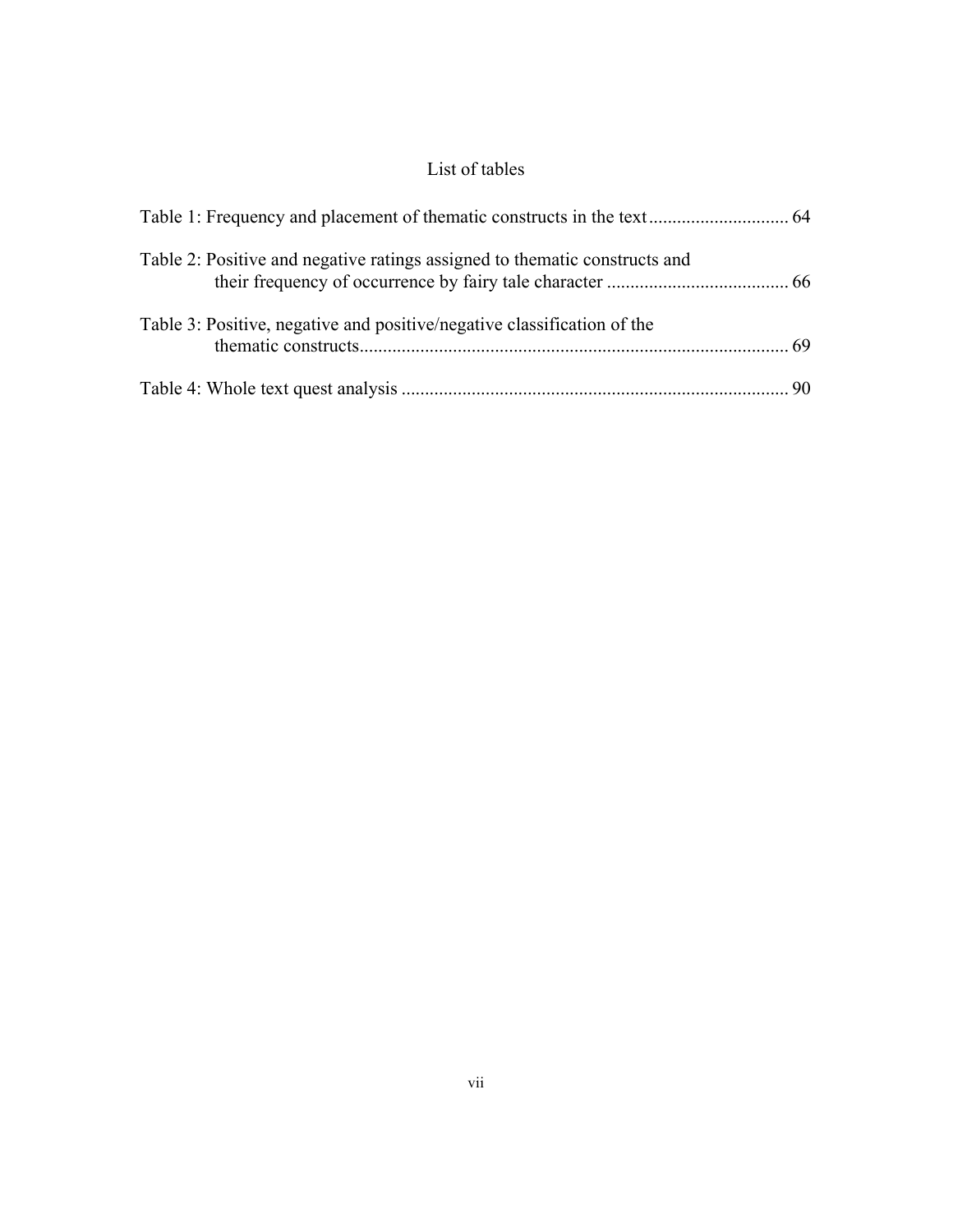# List of appendixes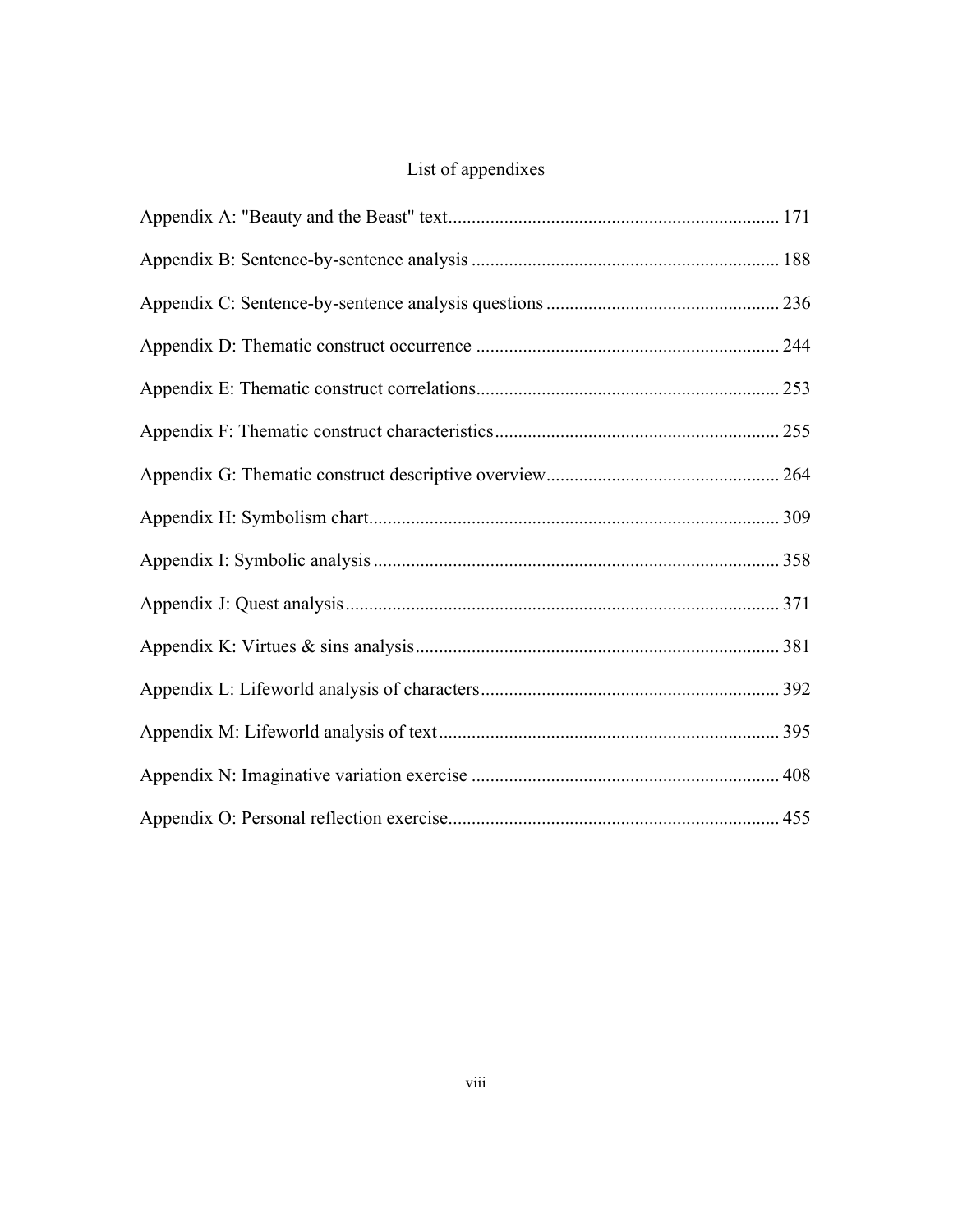#### CHAPTER ONE

This cross-disciplinary, theoretical study aimed to increase consciousness of socialized masochism and to offer a new and different way to interpret and understand the "Beauty and the Beast" fairy tale. This study also explored how a reader's experience of "Beauty and the Beast" could influence the choices made throughout the reader's lifespan. The incorporation of theoretical aspects from the fields of sociology, philosophy, and psychology enabled the researcher to develop alternative hermeneutic methods in the application of Ricoeur's phenomenological hermeneutic approach.

As a set of learned behaviors, socialized masochism encourages individuals to engage in activities that initially prove painful, difficult, or challenging because there exists an expectation that rewarding or pleasurable results will follow. My research interest in socialized masochism developed from two seemingly simple observations. First, I had a curiosity about why some individuals managed to successfully overcome difficult situations when other individuals in similar situations experienced failure. If presented with similar challenges, why did some people appear energized and ready to take on the world when other people became anxious and withdrawn? Second, I had observed that in my life the conscious selection of difficult or challenging experiences (e.g., pursuit of higher education, selection of career opportunities, and efforts at self-understanding) had generally resulted in rewarding and pleasurable outcomes that had helped me to improve my life situations.

As a tradition of theory and research, critical theory focuses on the alleviation of suffering through the critique of sources of oppression. By using critical theory throughout the research process, this study explored how new ways of seeing or understanding could empower individuals to improve their lives. Critical theory gains its strength from the multiple approaches

9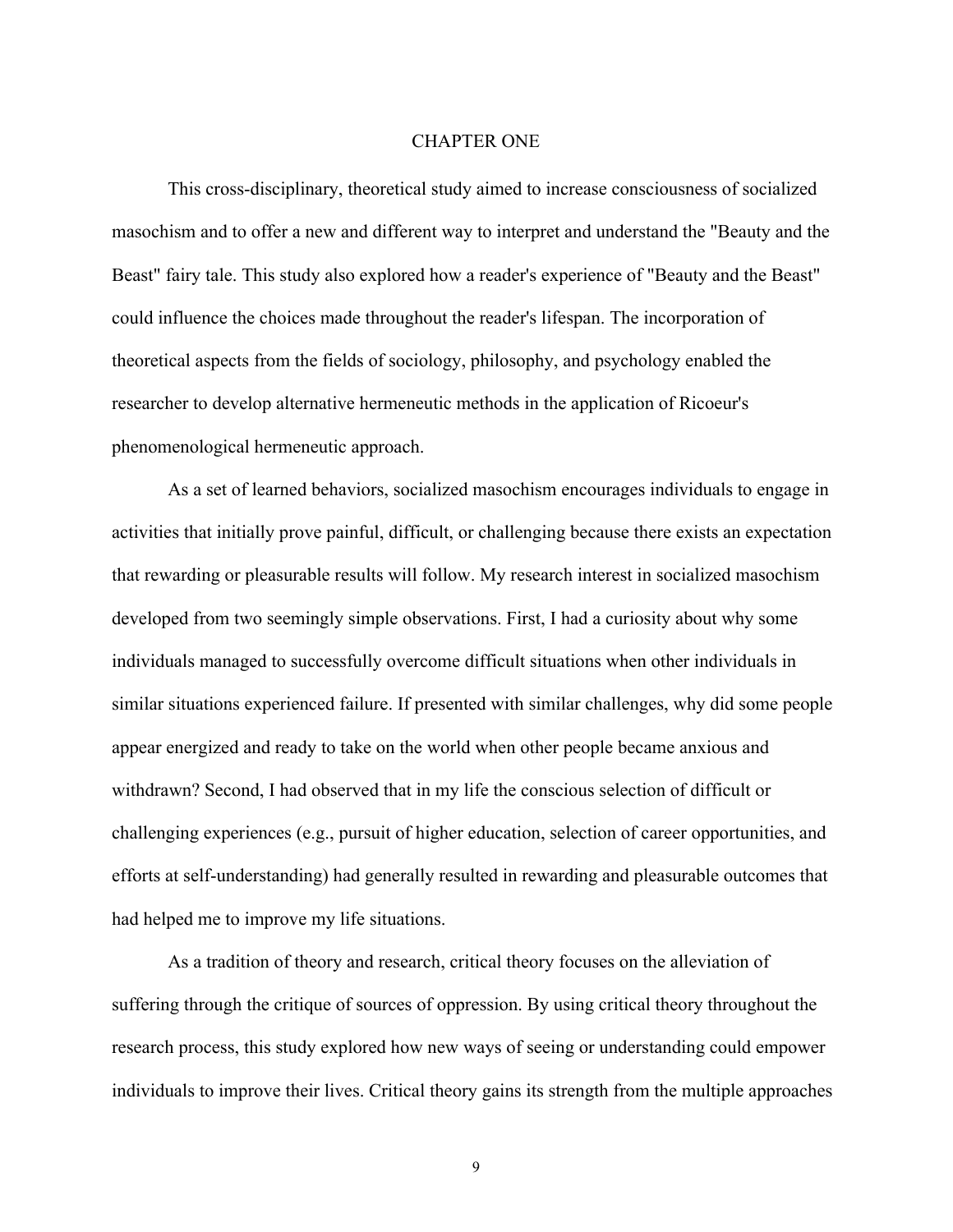that it uses to critique social constructs and social systems. Theoretical perspectives that influenced the early development of critical theory include elements of Marxism, psychoanalysis, sociology, hermeneutics and phenomenology.

As the name implies, phenomenological hermeneutics incorporates elements of hermeneutic and phenomenological research methods. Hermeneutics emphasizes that understanding and interpretation occur within the context of a particular culture or historical moment. Phenomenology describes the experience of consciousness. Phenomenological hermeneutics focuses on the understanding that emerges during the process of experiencing consciousness. Paul Ricoeur's approach to phenomenological hermeneutic methods incorporated theoretical concepts developed by Jürgen Habermas and Georg Gadamer.

A proponent of critical theory, Habermas' interpretive approach incorporated interpretive methods such as literary analysis, structuralism, and hermeneutics. Habermas' interpretive approach highlighted the need for human beings to understand not only the sources of their own behavior, but also the role that social institutions played in maintaining that behavior. Better understanding of the relationship between individuals and society could enable individuals to escape from the social constraints that hold them captive. Gadamer's interpretive approach proved less focused on emancipation and more focused on the tight grip that history held over an individual. Gadamer believed that we could never truly escape history because values continuously impregnate and generate social theory. Ricoeur incorporated aspects of Gadamer and Habermas in his phenomenological hermeneutic methods. Ricoeur acknowledged the influence of social values on our ability to understand while also recognizing that our ability to understand could help us to restructure our relationships within socially defined constraints.

10